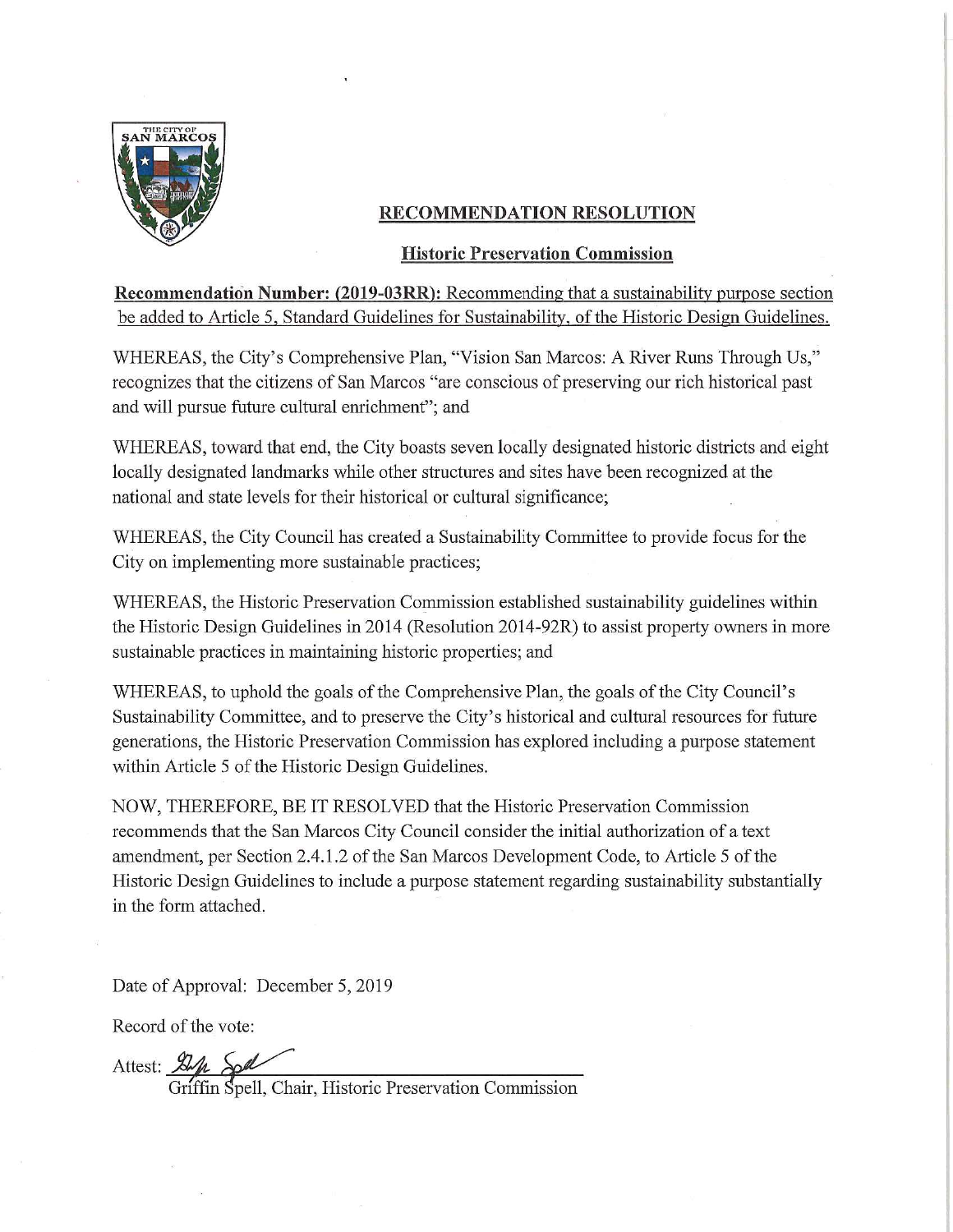

# **Proposed Amendment**

# Article 5: standards for guidelines for sustainability

## Section C.5.1.1 Purpose

A. Before implementing any energy conservation measures to enhance the sustainability of a historic building, the existing energy-efficient characteristics of the building should be assessed. The key to a successful rehabilitation project is to identify and understand any lost original and existing energy-efficient aspects of the historic building, as well as to identify and understand its character-defining features to ensure they are preserved. The most sustainable building may be one that already exists. Thus, good preservation practice is often synonymous with sustainability. There are numerous treatments—traditional as well as new technological innovations—that may be used to upgrade a historic building to help it operate even more efficiently. Whether a historic building is rehabilitated for a new or a continuing use, it is important to utilize the building's inherently-sustainable qualities as they were intended. It is equally important that they function effectively together with any new measures undertaken to further improve energy efficiency. The following guidelines offer specific guidance on how to make historic buildings more sustainable in a manner that will preserve their historic character.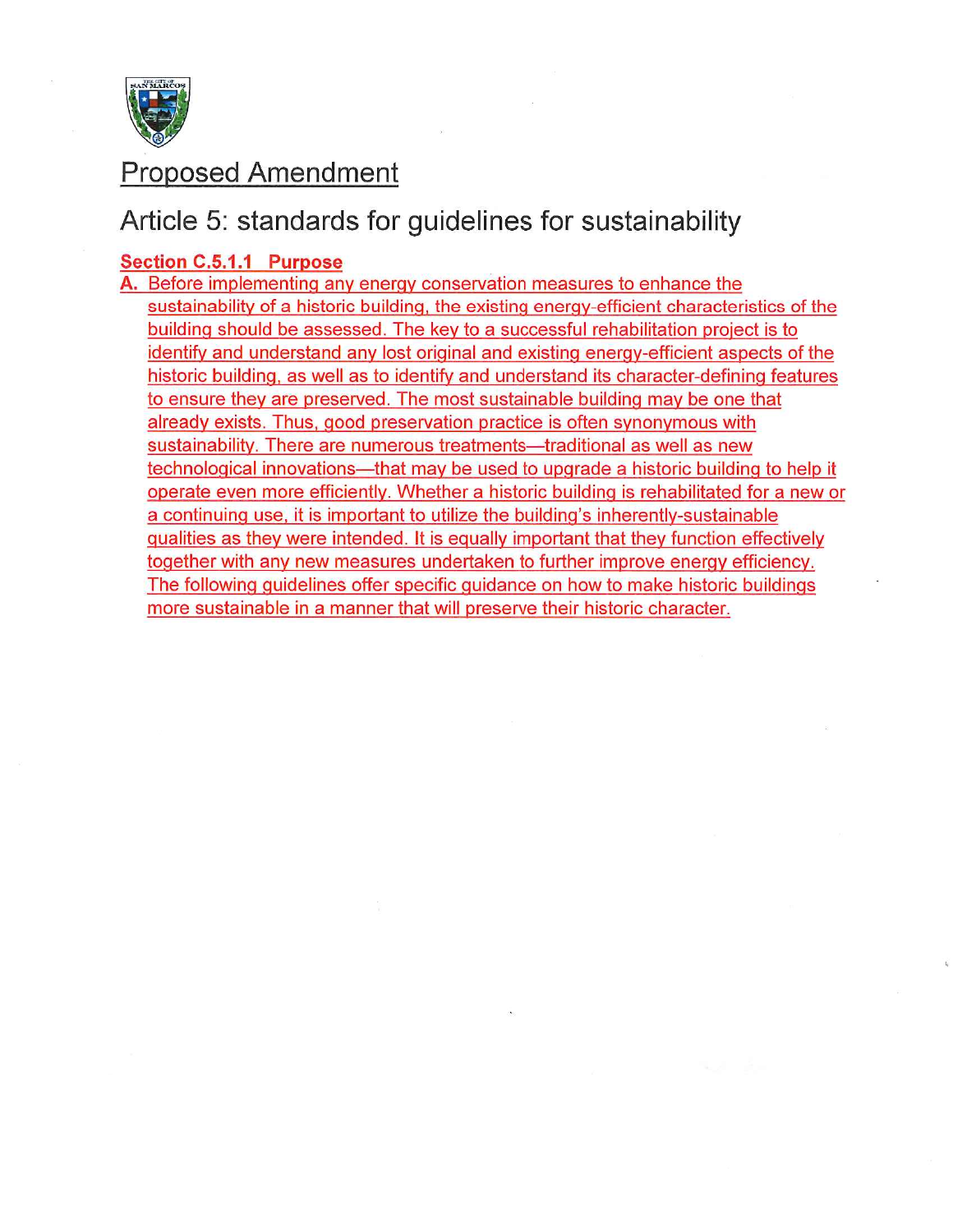# Article 5: standards for guidelines for **SUSTAINABILITY**

# **Section C.5.1.1 Introduction**

- **A.** Design and construction of historic structures maximized the use of natural resources such as light and ventilation. This Division will explore old and new techniques to assist you in maintaining your home and provide additional energy efficient options. These techniques and options will allow your home to operate efficiently while maintaining its character defining features. Proof of an Energy Audit from the City of San Marcos' Conservation Coordinator is recommended prior to undertaking the following techniques. The least visible improvements shall be undertaken first. The more visible improvements should only be considered once the least visible improvements have been completed.
- **B.** All exterior work visible from the right-of-way requiring a building permit requires a Certificate of Appropriateness and must conform with all of City of San Marcos ordinances. It is helpful when using these guidelines to be familiar with your architectural style.

# **Section C.5.1.2 Wood Windows - Maintenance and Efficiency**





**A. General.** The US Department Of Energy estimates that windows account for roughly 10% of a structure's air loss. Three basic steps can be taken to reduce the amount of air loss through the window unit; maintenance and the installation of Low-E film and storm windows.



**B. Maintenance, Weather Stripping and Caulking.** Maintaining windows on a regular basis to ensure that they operate properly will significantly reduce the amount of air loss. This includes replacing rotten wood, painting, and adding weather stripping and caulk. Weather stripping should be used between the movable parts of a window. It can easily become ripped, torn, loose, bent or otherwise damaged so follow the manufacturers instructions for installation and routinely inspect and replace if needed. Caulk and other sealants can be used on the exterior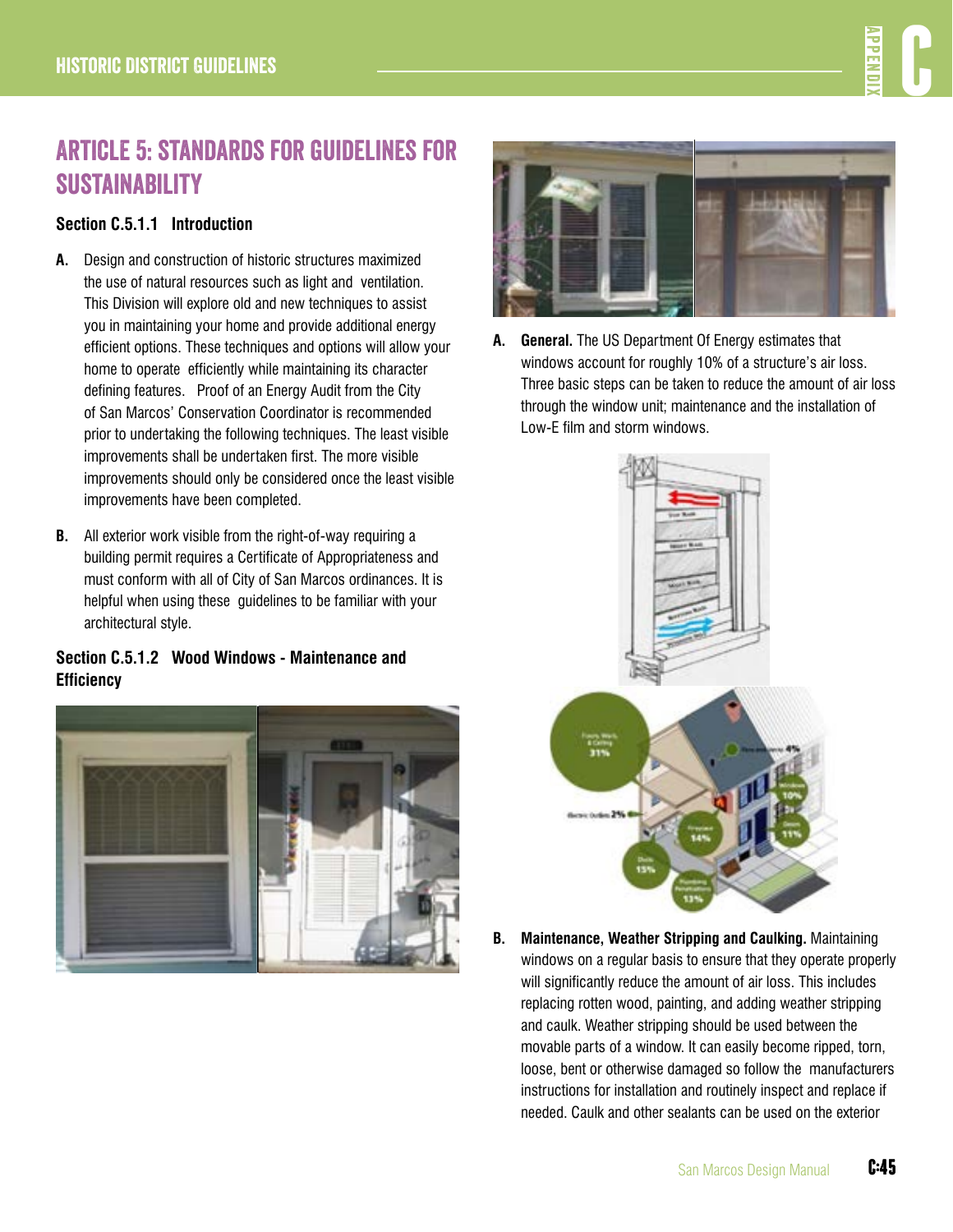

of your building where different materials meet or where expansion and constriction occur.

**C. Low-E Film.** A quick and inexpensive fix is to apply Lowemissivity film (Low-E). This can reduce your window energy loss by 30% to 50%. In warmer climates the film should be applied to the exterior of the window pane to reflect solar radiation out. In cooler climates the film should be place on the interior of the window pane. So heat is reflected back into the house. The film can be purchased at your local hardware store and has a lifespan of approximately 10-15 years.



**Windows with Low-E coating reflect back part of the summer sun. IMAGE SOURCE: Energy Savers, U.S. Department of Energy.**



**Windows with Low-E coating reflect back part of room's heat. IMAGE SOURCE: Energy Savers, U.S. Department of Energy.** 

**D. Storm Windows and Doors.** Storm windows can be installed either on the interior or exterior of the structure to increase the thermal performance of your window. The addition of a storm window to a single pane window will have an energy rating close to that of a double pane replacement unit. Storm windows avoid the irreplaceable seal failure on insulated glass units (IGUs). The typical life span of an IGU is approximately

25 years. Storm windows can also be purchased with a Low-E coating. Strom windows and doors should not be installed in locations where they damage or conceal significant features and should fit the opening.



#### **Section C.5.1.3 Shutters**

**A. General.** Historic windows are recessed within the wall of the structure. This allows for either a shutter or a screen to sit within the frame of the window unit. When the shutter is closed it creates a flush condition that provides protection from storms and intruders. Exterior shutters, historically have been used to provide privacy and security while controlling light and air circulation. For this reason, all shutters shall be operational (hinged). The style of shutter is dependent upon the architectural style and not all styles can accommodate shutters. Styles that cannot accommodate shutters can accommodate wood screens and awnings on the exterior and blinds on the interior.

#### **B. Shutter Types**

- **1. Louvered.** Provide the most control for light and air circulation. They can be closed and locked, with the louvers open. This provides protection from rain and security while allowing light and air in. Louvered shutters are appropriate for all style of homes.
- **2. Board and Batten.** Are vertical boards, usually beaded tongue and grove, fastened by horizontal battens. They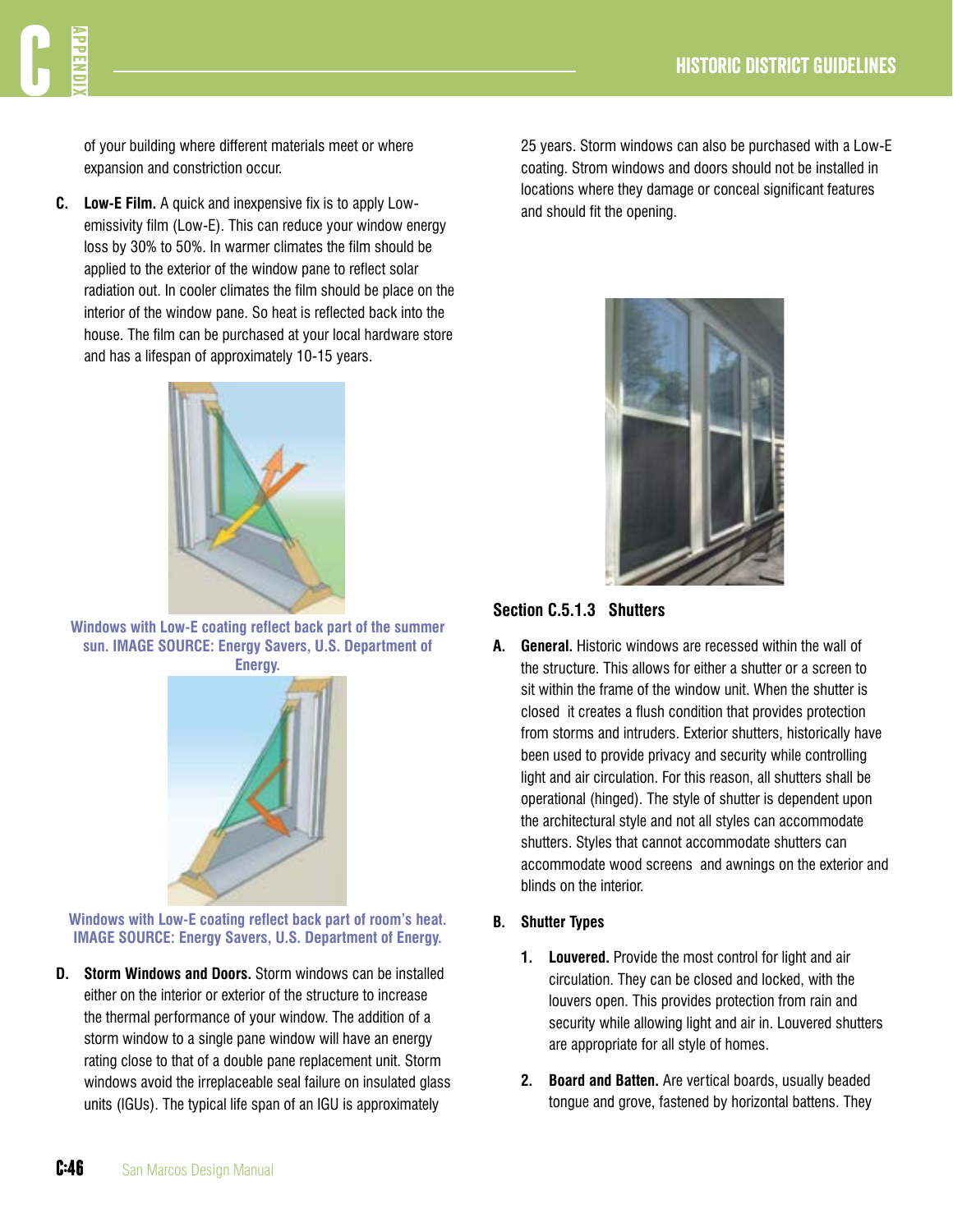provide security but do not allow for the control of air circulation and light. They are appropriate for Arts and Crafts style structures, with or without a decorative cutout and Tudor style structures. They are NOT appropriate for Victorian style structure.

**3. Paneled.** These shutters have panels and don't afford much control of air circulation or light infiltration. They are appropriate for Arts and Craft style structures, with a decorative cutout, and for ground floor commercial Victorian style structures, without a decorative cutout.



**Section C.5.1.4 Screens for Doors and Windows**

- **A. General.** Screening became popular in the 1880s and remained popular throughout the United States. It fell out of favor as air conditioning became affordable. During the beginning of the 20th century it was so popular that a 1930 survey from The Journal of Home Economics ranked window screening as the third most important "household appliance" behind running water and sewage disposal. Screen doors can be simple in design or can match the style of the main structure. Paired and ribbon windows will not accommodate shutters; however, wood screens can be installed to help control light and air circulation. Screens also provide some protection from rain and sun. Screens can be combined with shutters. Structures that have shutters located on the exterior will have screens located on the interior; while, windows that can not accommodate shutters will often have screens on the exterior with blinds on the interior.
- **B. Solar Screen.** Solar screening is more opaque than traditional screening. This allows for more privacy while still allowing for air circulation. It will reduce the amount of light infiltration, by reflecting the sun's rays and because of its thickness it will

help to trap heat in the winter months. The reflection of the sun ray's will also extend the life of your window unit.



**Section C.5.1.5 Cool Roofs**

**A. General.** Cool roofs reflect and emits the sun's heat back into the sky instead of transferring it to the structure.Their average energy saving range from 7-10%. There are several different types of cool roofs. They range from coatings for metal roofs and flat roofs to reflective granules on asphalt and other synthetic shingles.



**Cool Roofs come in three colors in asphalt/ fiberglass shingles. They are typically lighter and more reflective than traditional roof shingles.** 

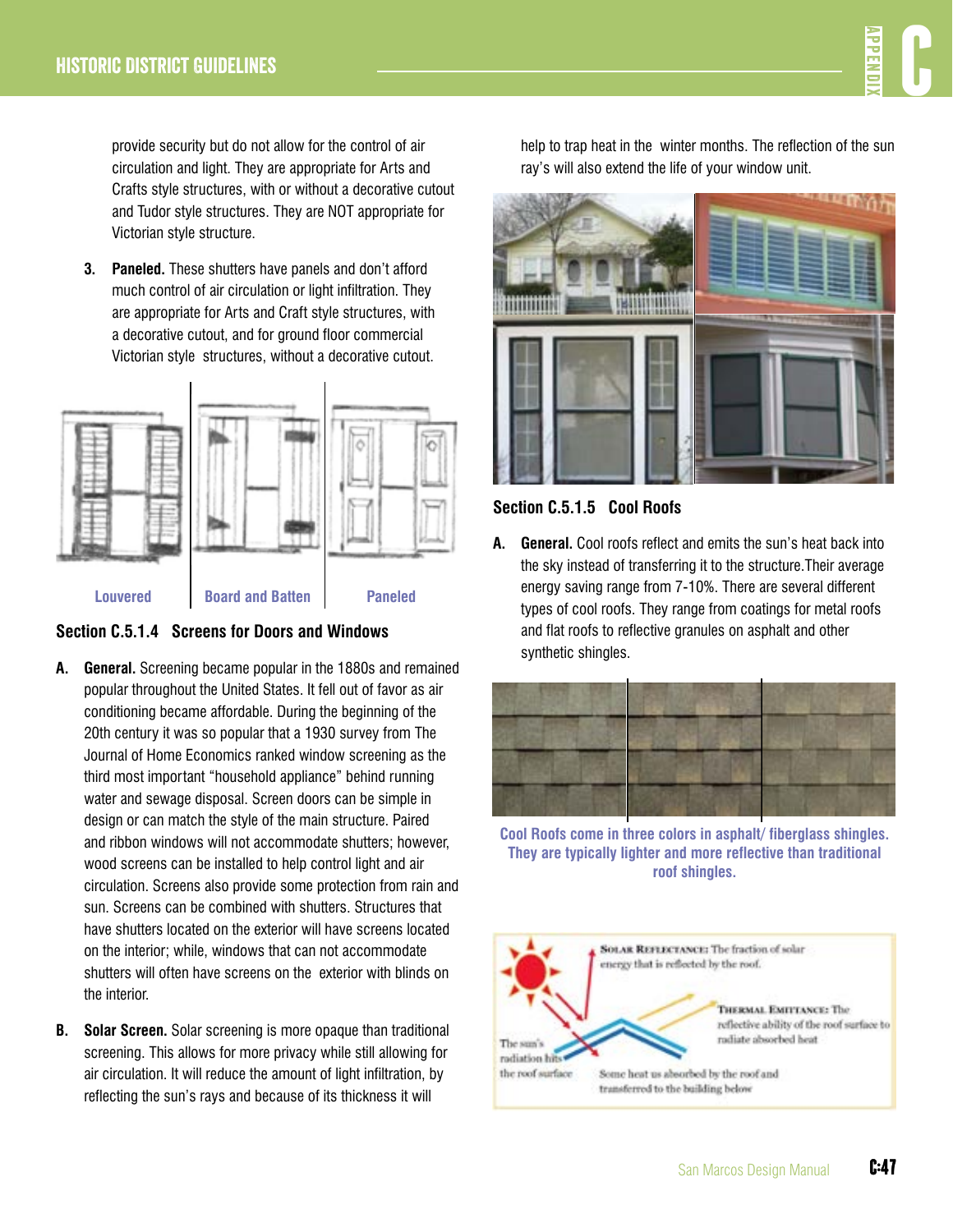# **H**  $\frac{1}{2}$  **C**  $\frac{1}{2}$  **C**  $\frac{1}{2}$  **C**  $\frac{1}{2}$  **C**  $\frac{1}{2}$  **C**  $\frac{1}{2}$  **C**  $\frac{1}{2}$  **C**  $\frac{1}{2}$  **C**  $\frac{1}{2}$  **C**  $\frac{1}{2}$  **C**  $\frac{1}{2}$  **C**  $\frac{1}{2}$  **C**  $\frac{1}{2}$  **C**  $\frac{1}{2}$  **C**  $\frac{1}{2}$  **C**  $\frac{1}{2}$

## **Section C.5.1.6 Solar Panels**

- **A. General.** Prior to installing solar technology on-site, try improving the energy efficiency of the structure through other passive methods such as awnings, and screens. When placing solar panels on-site, consider the impact that the technology will have on the historic character and fabric of the site. Consider the following locations prior to requesting the installation of solar technology on historic structures:
	- **1.** Pole mounted below the fence line
	- **2.** Non-historic structure on the site
- **B.** If the desired energy efficiency cannot be achieved in the above locations then consider the following location:
	- **1.** Historic Accessory Structures
- **C.** If the desired energy efficiency cannot be achieved by placing solar technology in the above three areas, and the technology must be place on the historic structure, then the following locations should be considered in the order listed below.
	- **1.** Non-visible roof slope
	- **2.** Rear roof slope
	- **3.** Rear portion of side or secondary roof slope
	- **4.** Side or secondary roof slopes
	- **5.** Front or primary roof slope
- **D.** In addition, solar panels installed on the main structure should conform to the slope of the roof and not extend past the ridge line or eave line of the roof. Note, that solar panels may be permissible if visible only along an alley.



#### **Section C.5.1.7 Additional Resources**

- **A.** NPS Preservation Brief #3 Improving Energy Efficiency in Historic Buildings
- **B.** NPS Preservation Brief #9: The Repair of Historic Wooden Windows
- **C.** NPS Preservation Brief #44: The Use of Awnings on Historic Buildings: Repair, Replacement and New Design
- **D.** The Secretary of the Interior's Standards for Rehabilitation & Illustrated Guidelines on Sustainability for Rehabilitating Historic Buildings
- **E.** The Secretary of the Interior's Standards for Rehabilitation and Illustrated Guidelines on Sustainability for Rehabilitating Historic **Buildings**
- **F.** Energy Savers, US Department of Energy
- **G.** National Trust for Historic Preservation's Preservation Green Lab

**Most and Least Appropriate Locations for Solar Panels**